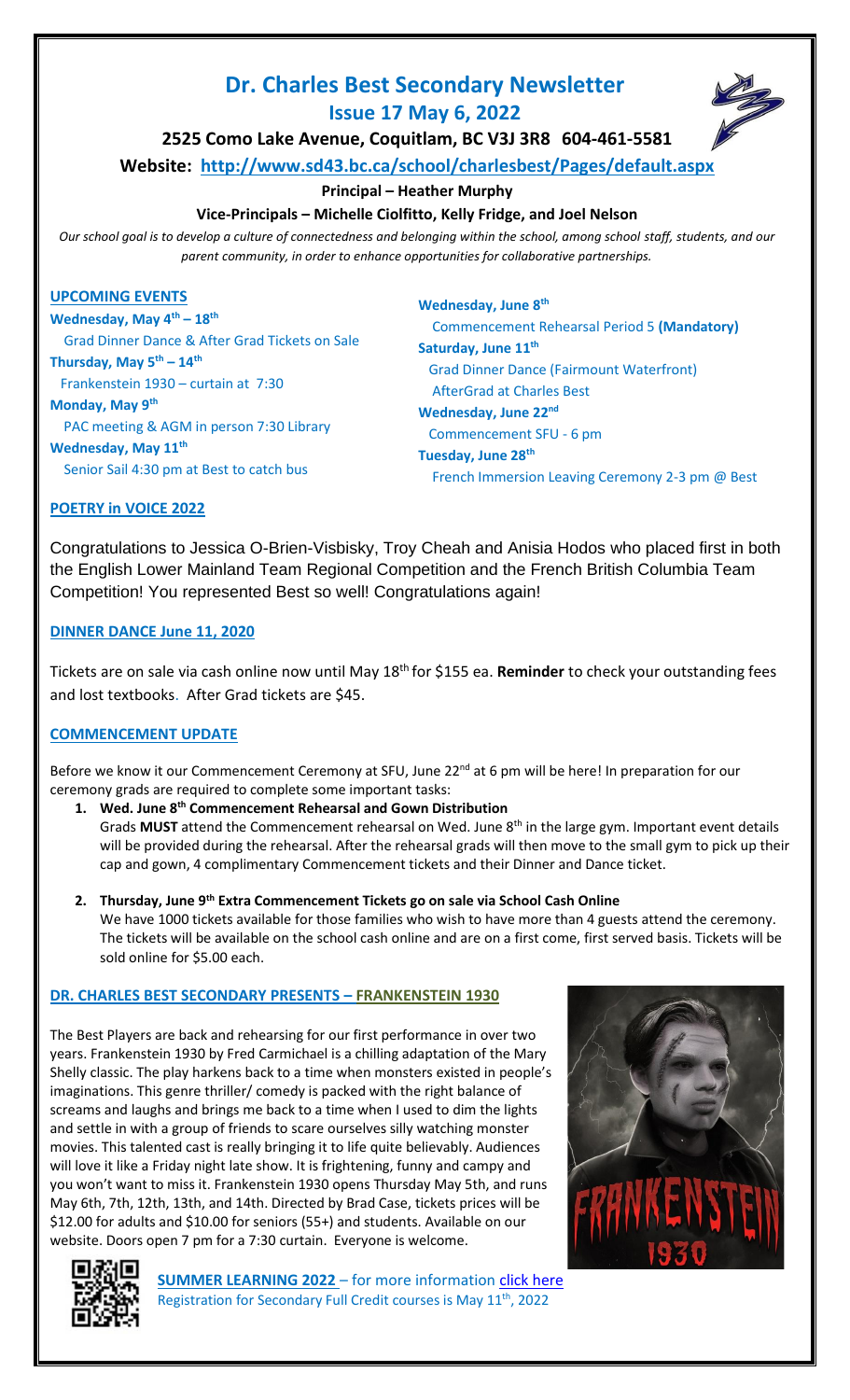## **GRADE 12 HONOUR ROLL AND HONORS WITH DISTINCTION**

We have completed the grade 12 honour roll. It is posted it in the case across from the Career Facilitator room. Please review it and if you believe we have made a mistake, please see your counselor. We will work on the grade 9 -11 honour roll in the next few weeks. Thank you

## **DEVIL'S DEN HOURS**

The Devil's Den is opening on Tuesdays and Thursdays from April 21 to May 20<sup>th</sup>. It will be open during block 2, block 4, and after school every Tuesday and Thursday. We will be selling hoodies, crew necks, and t-shirts. Sizing is limited as this is leftover stock from the fall spirit wear order... don't delay! Sales are CASH ONLY. Please email [ofournier@sd43.bc.ca](mailto:ofournier@sd43.bc.ca) with any questions!

## **FORCE OF NATURE – Environmental Club**

### Spring has Sprung!

We hope you have had a chance to enjoy the bright colors of the gardens at the front of the school. The gardens were created with a combined effort between the Force of Nature Environmental club and the Charles Best leadership students and are maintained by the environmental club.

A huge thank you to the Charles Best administration for their continued support of the project and also to a few sponsors whose donations keep our garden flowering and growing. The beautiful daffodils and tulips as well as 5 tubs of potatoes were donated through the B.C Agricultural Foundation. The numerous vegetable and herb starter plants were donated by Urban Roots, which is a local garden center that runs from April to July and has several pop-up locations around the Greater Vancouver Area. Please consider them when looking for your garden needs. We can't wait to see how the different vegetables grow and taste the upcoming bounty!





Lisa Yue and Noah Walker Megan Walker Megan Walker



Force of Nature Environmental club members

### **GRADS 2022 – HAVE YOU RECEIVED ANY SCHOLARSHIPS/AWARDS OR BURSARIES?**

We want to celebrate your hard work and achievement by recognizing you in this year's commencement program. Please share the good news by completing thi[s survey](https://forms.office.com/r/J1cGQxwRWp) before the end of May.

## **LOST and FOUND**

Reminder to students that our many lost and found items will be displayed until Wednesday next week. If you have misplaced an item of clothing or bag, please look on the table in the front foyer next week. Thank you.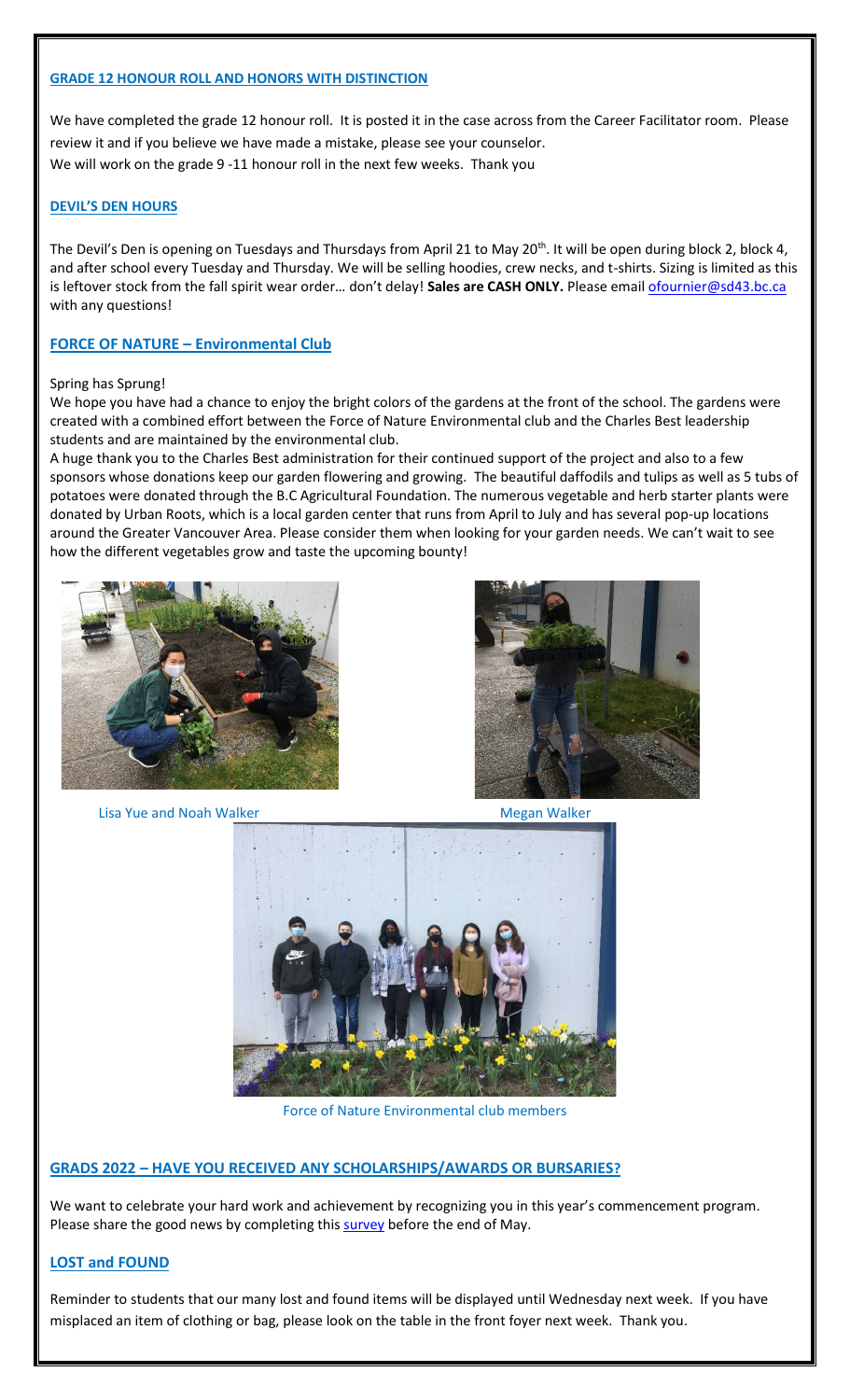## **GOLF TEAM**

Kaitlyn Lee put on a ball striking clinic at the Charles Best Masters Tournament at Surrey Golf Course on April 22nd. She beat the pins senseless, including back-to-back birdies to shoot +2 and become the 2022 Charles Best Masters Champion. Evan Sohi knocked the dimples off his golf ball with a mammoth 274 yard drive to win the longest drive competition and parred 14/18 holes to take the Runner's Up spot, shooting +5 for his round. Reece Dorwart nailed his laser approach on Hole #3 to win the Closest to the Pin competition, edging out Graeme Sarte by a few inches, who shot a solid 86 for his round.



## **JOB OPPORTUNITIES with SD43 Casual Clerical**

Coquitlam School District invites applications from individuals for the position of on call casual clerical. This on call position provides administrative support at elementary, middle, and secondary schools as well as other various district locations throughout the district in in Coquitlam. The successful candidate must have

a strong ability to multi-task and interact with students, parents, teachers, support staff and administration.



Applicants must be able to type a minimum of 50 wpm. A strong secretarial background is required, and knowledge of bookkeeping and accounting is an asset.

Successful candidates will be available Monday – Friday, 5 days per week and be willing to accept callouts to all locations in our District. We offer \$26.09-\$ 27.39 per hour plus 16% in lieu of benefits.

To apply, please click on the following link and create a user account/profile.

<https://ejp.sd43.bc.ca/postings/Account/Login> . Once you have completed your profile you will have access to the job postings. Please attach a cover letter and resume.

## **PAC CORNER:**

**CALL FOR NOMINATIONS FOR PAC EXEC POSITIONS** - The Executive members of the Dr Charles Best Parent Advisory Council (PAC) are looking for more parents to get involved in the PAC and consider joining the executive for the 2022/2023 school year. There are still several opportunities before the end of this school year to join a general PAC meeting and find out all the amazing things that the PAC is doing in the school community. All parents and caregivers of Dr Charles Best students are automatically members of the PAC, and we encourage everyone to participate! Even just attending one of our meetings gives you a chance to learn about what's going on at Dr Charles Best and to voice your opinion on some major issues. There will be a PAC Annual General Meeting in June and during this meeting, the PAC executive for the school year 2022/2023 will be elected. All positions are open for nominees to give all new members an opportunity to participate. Please the attachment for a detailed description of the roles and responsibilities of each position.

## **MEETINGS:**

PAC Meeting and AGM – **first in person of 2022** – in the library Monday May 9<sup>th</sup>, 2022. The meeting starts at 7:30, enter through the main front doors.

**Best Grad 2023** Parent Committee Time: May 24, 2022, 07:30 PM Vancouver Join Zoom Meeting <https://us02web.zoom.us/j/85411744301>